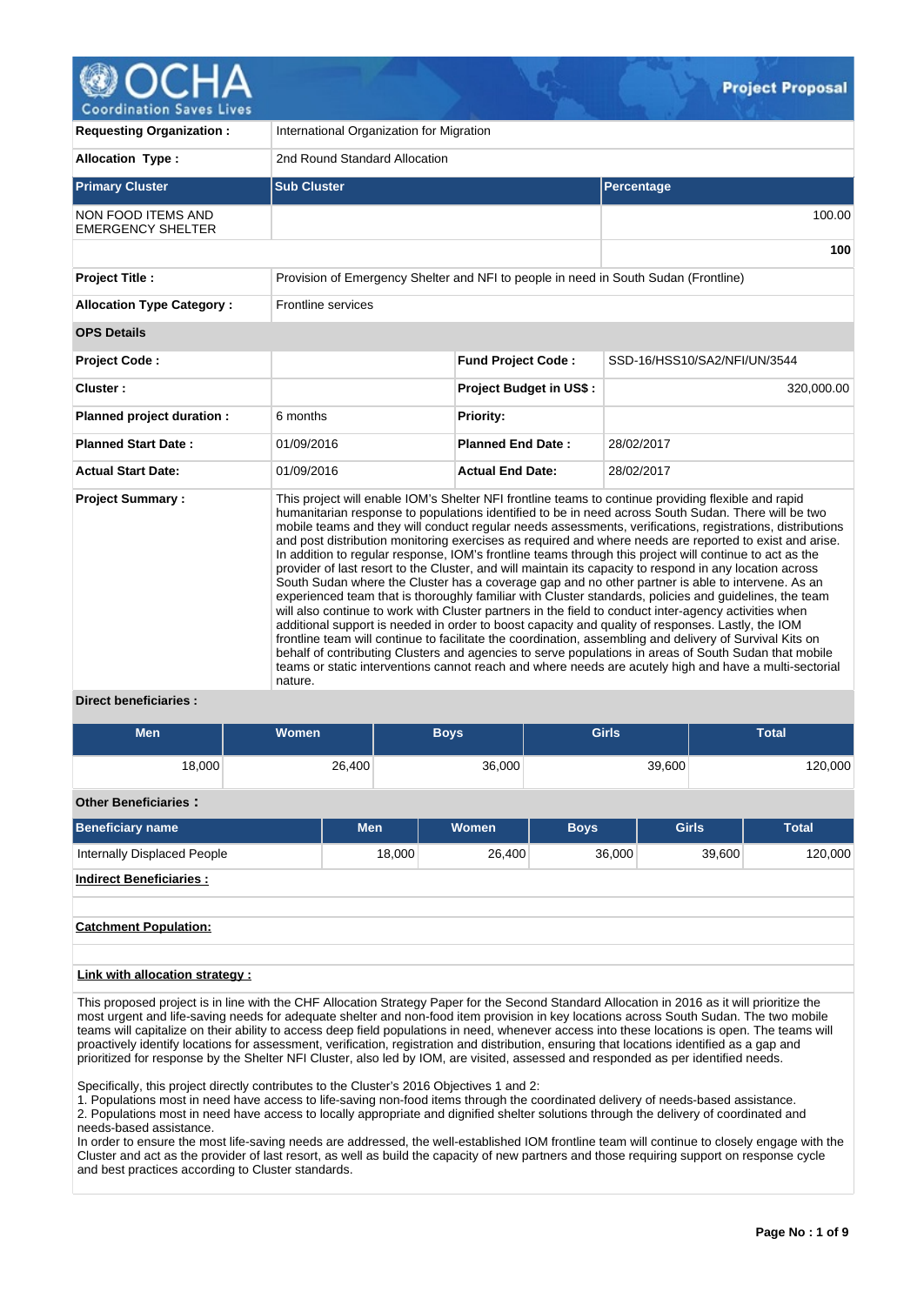# **Sub-Grants to Implementing Partners :**

| <b>Partner Name</b>                                   | <b>Partner Type</b> |  | <b>Budget in US\$</b>       |              |  |
|-------------------------------------------------------|---------------------|--|-----------------------------|--------------|--|
|                                                       |                     |  |                             |              |  |
|                                                       |                     |  |                             |              |  |
| Other funding secured for the same project (to date): |                     |  |                             |              |  |
|                                                       |                     |  |                             |              |  |
| <b>Other Funding Source</b>                           |                     |  | <b>Other Funding Amount</b> |              |  |
| Japanese funding                                      |                     |  |                             | 1,000,000.00 |  |
|                                                       |                     |  |                             |              |  |
| <b>ECHO HIP 2016</b>                                  |                     |  |                             | 1,400,000.00 |  |
|                                                       |                     |  |                             | 2,400,000.00 |  |
|                                                       |                     |  |                             |              |  |

# **Organization focal point :**

| <b>Name</b>           | Title                        | Email             | <b>Phone</b>  |
|-----------------------|------------------------------|-------------------|---------------|
| lain McLellan         | Programme Support<br>Officer | imclellan@iom.int | +211920885985 |
| Claire Lyster         | Programme Support<br>Officer | clyster@iom.int   | +211920885985 |
| Rainer Gonzalez Palau | <b>Shelter Coordinator</b>   | rpalau@iom.int    | +211920885985 |

## **BACKGROUND**

#### **1. Humanitarian context analysis**

The security situation in South Sudan remains unpredictable with active fighting across various states. In the first 3 quarters of 2016, increased instances of insecurity and fighting were recorded. Uncertainty in Western Bahr El Gazal region that lingered since December, 2015 converted in June into an armed conflict resulted in displacement of 70 thousand people. Renewed fighting in Juba between SPLA and SPLA-IO that not only derailed the peace process but dissolved the unity government has further deepened political crisis in South Sudan. At least, 12,000 individuals remain displaced in Juba in addition to the existing IDP population in protection of civilian sites previous to the conflict. In addition there are reports of active fighting in Greater Upper Nile, Equatoria and Bahr El Gazal regions. Currently 1.62 million people are reported to be displaced and the conditions in other areas across the country continue to deteriorate significantly.

The Shelter/NFI Cluster and the IOM frontline team expects the needs for adequate shelter and basic household items will continue to be widespread for the remaining 2016 and for 2017, not only to support the subsistence of the displaced population but also potential new displacement arising in conflict affected and food insecure states. Moreover and as conditions in the country worsen due to the conflict, new needs will be identified within an emerging caseload of newly vulnerable populations who are unable to provide basic materials for themselves due to failing markets, localized conflict, droughts, floods and reduced harvests of staple foods. The Shelter NFI Cluster as per the recent review of the Humanitarian Response Plan estimates 1.3 million people are in need of NFI support and 324,000 people require shelter assistance. IOM's frontline team must maintain its capacity to respond in any location across the country where needs arise and response is required on a life-saving basis.

In addition to Jonglei, Upper Nile, and Unity (Greater Upper Nile); WBeG have become one of the most affected States. The humanitarian situation continues to deteriorate in the other states as well. Western Equatoria, Central Equatoria and Eastern Equatoria (Greater Equatoria) saw new instances of violent conflicts, displacing many communities across these states, forcing thousands of people into reliance upon humanitarian assistance. At the frontline of the political conflict, Greater Upper Nile remains divided into government and opposition held areas, a status quo which is likely to persist during 2016/17 as the implementation of the peace deal does not progress further. Attempts to find a new political solution is on the way, but is not likely to change the context in next 6 months with strong push back by national leadership. The renewed turmoil has further increased the attacks by armed actors on civilians especially on women and children. This forces populations in states like WeBG deeper into the bush areas where they are nearly impossible to access by humanitarians and with no existing markets to provide means for daily survival. While conditions in the POCs are relatively better than field locations where people are fleeing, the sites are typically overcrowded and populations are living in dire that are far from meeting dignified minimum standards.

Shelter NFI operations will continue to unfold in an environment characterized by major logistical challenges, where ongoing insecurity and a lack of basic infrastructure makes accessing field locations exceptionally difficult. In order to maximize the windows of opportunity of the dry season IOM aims at boosting the capacity of mobile interventions in a coordinated manner, with 5 mobile teams that can be rapidly deployed to any field location at any time. The mobile teams will coordinate their intervention with the cluster through specific Operational Working Meetings to comprehensively plan all the mobile interventions.

#### **2. Needs assessment**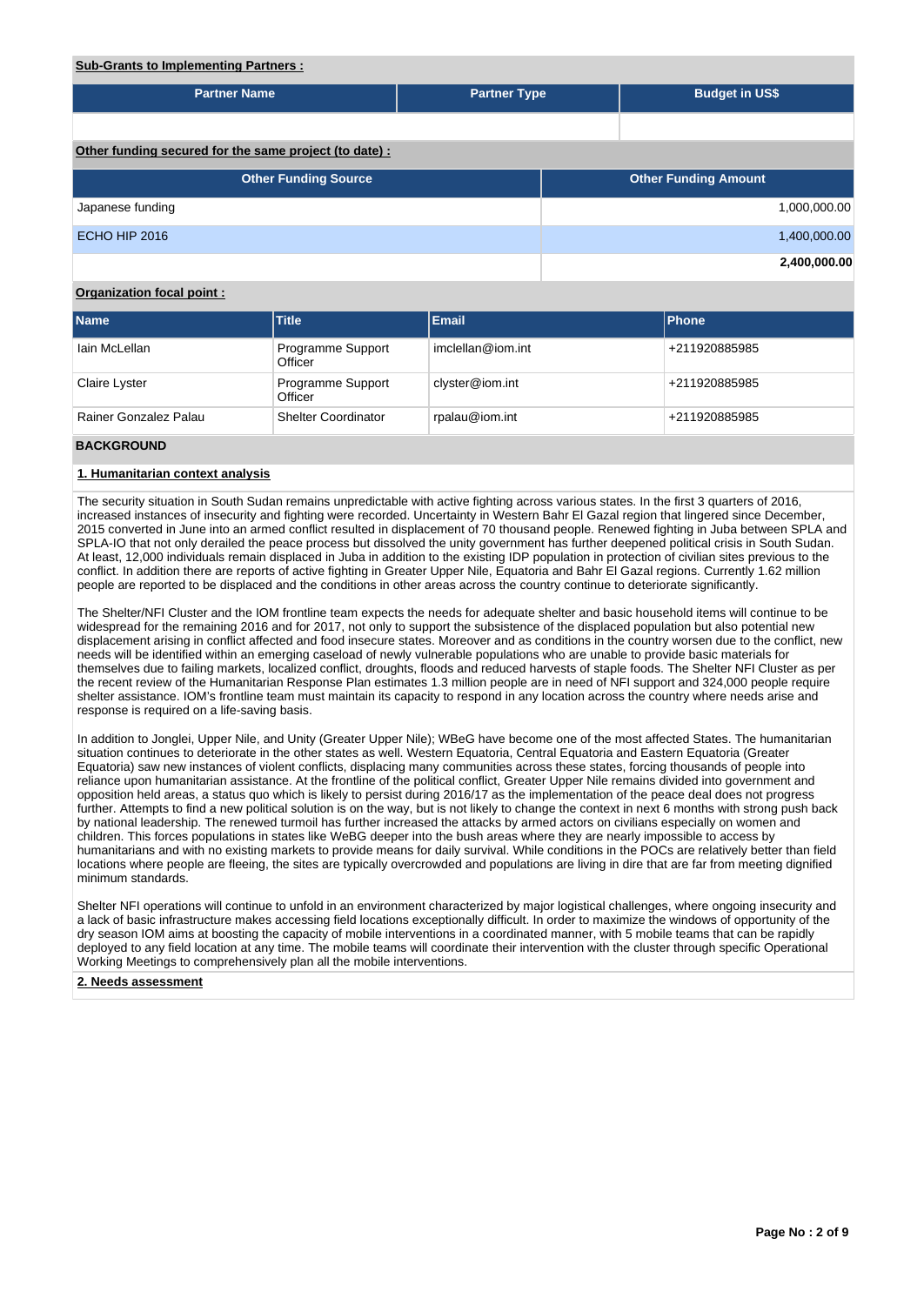As the conflict remains unresolved and violent attacks targeting civilians persist and increase, many in South Sudan will remain living in protracted displacement in deep field locations and concentrated sites such as UN bases and informal IDP settlements. Regular coping mechanisms for accessing the means to basic survival, such as shelter materials, blankets, mosquito nets and cooking utensils, have eroded in many areas of the country. Where markets and livelihoods have failed or experienced extraordinary inflation, people who would in normal circumstances access these items through trade or purchase in the market have been forced to rely on sharing already existing assets or humanitarian assistance. Where people would normally make items themselves using local craftsmanship or collect materials in the natural environment, extreme weather conditions, the lack of infrastructure such as roads, and the proximity to armed actors with the intent to attack civilians can prevent movement out from the areas of perceived safety, and again forces people to share limited items that some people managed to carry with them, or humanitarian assistance if available.

In this environment, the Shelter NFI frontline team is committed to using the available tools, methodologies and best practice guidelines available through the Cluster to conduct rigorous and comprehensive assessments not just for direct Shelter and NFI needs, but also for secondary factors that make people without basic items doubly vulnerable to the harsh conditions of life in South Sudan. Where life-saving needs are identified, response will be triggered and a rapid mobile response team will follow through with distribution of items identified to be critically needed. The team will conduct assessments of need for specific items rather than full NFI kits; flexible packages of assistance will be comprised of the items observed and reported to be in need by the affected population. Where only some individuals demonstrate lifesaving need for shelter and/or NFI, the team will conduct very targeted distributions of assistance to a select portion of the affected population. Populations' regular coping mechanisms and secondary contextual emergency triggers, such as access to food and water, will be integrated into situation analyses of each location proposed for intervention.

In 2015, the humanitarian community was forced to innovate an alternative method for addressing needs in the hardest to reach areas of the country, where security is most precarious and populations were cut off for up to 6 or 7 months at a time; this modality of response is the provision of lightweight, multi-sector 'survival kits', transported by the Logistics Cluster in helicopters that do not stay on the ground for longer than a few minutes at a time. IOM's frontline team has taken on the facilitation of these operations on behalf of the Shelter NFI Cluster and other Clusters and agencies with items in the survival kits. The method of assessment for this rapid response is unique and multi-faceted, including determining that a location meets the following criteria:

1. Needs are known to be critical but the situation is too dangerous for humanitarians to remain on the ground for extended periods of time/there is a potential lack of continuous access.

2. There is a window of opportunity to deliver the required items and the physical space required for delivery and distribution.

3. The delivery of assistance will not cause further harm to the beneficiary population; protection and security concerns remain central to protect both staff and beneficiaries.

4. There are contacts on the ground that can confirm the security situation/protective environment and receive the cargo.

As outlined above, this response method accepts a certain level of unknowns in regards to analysis of need given the location dynamics and protection risks. As such, survival kit operations are only used as a last resort.

## **3. Description Of Beneficiaries**

Beneficiaries served under this project will include conflict affected people, displaced individuals, members of host communities and vulnerable persons with life-saving need for NFI and shelter materials across South Sudan. All beneficiaries, regardless of their population status or label, will receive items on the basis of assessed and identified needs for humanitarian assistance. IOM's frontline team is thoroughly experienced in the robust identification, targeting and registration methodologies of the S/NFI Cluster and will serve populations most in need of assistance according to core humanitarian principles, including impartiality by assisting people both in government held and opposition held areas, and neutrality by employing response modalities that avoid diversion of resources to armed actors. All responses will follow Cluster standards and will prioritize locations and communities based on severity of assessed needs.

In order to address the specific context in South Sudan, responses will make special consideration of the needs of the most vulnerable groups, including female and child headed households, and people with special needs. As situations in South Sudan are fluid and include various factors at the field level, each emergency mobile response will be tailored to the specifics of the affected community. Due to limited resources and widespread needs across the country, IOM's team in some instances will further target assistance objectively, transparently and independently, based on the following criteria: • Households with children under 5; • Pregnant or lactating women (PLW); • Unaccompanied elderly (> 60 years); • Persons living with disability (PLWD); • Female headed households; • Child headed households and/or unaccompanied minors; • Chronically ill people; • Persons with no effective community linkage.

## **4. Grant Request Justification**

CHF funds in the Second Standard Allocation of 2016 will enable IOM to maintain two mobile response teams that is available for deployment to deep field and isolated locations across the country in order to respond to critical life threatening S/NFI needs. More concretely, this funding will result in IOM's frontline team delivering assistance to 120,000 individuals in acute need of NFI and shelter materials. 50,000 of these beneficiaries will be targeted with regular robust assistance in field locations wherever they are identified to be in need through assessment and verification exercises. An additional 50,000 individuals will be targeted under this grant with survival kits, including key NFI items. As previously mentioned, IOM's frontline teams are well established and is made up of S/NFI specialists who will continue to deliver flexible response and capitalize on its long-standing proven performance in the Cluster to adhere to standards and guidelines in the provision of timely, efficient, effective, appropriate and well-targeted assistance. As a provider of last resort, IOM will continue to engage closely with the Cluster to provide technical expertise, capacity building to partners and fill operational gaps as and wherever needed.

## **5. Complementarity**

This project will complement IOM's frontline activities funded by other donors in 2016. As IOM is also leading the Shelter NFI Cluster and acts as the manager of the common pipeline of shelter and NFI materials in South Sudan, the frontline team under this project will work closely with the Cluster and Pipeline teams to ensure the most efficient, cost effective and principled use of materials. IOM wil also make regular use of, and support the EPnR working group to ensure that gaps in service are filled, and top ensure that duplication does not occur.

# **LOGICAL FRAMEWORK**

## **Overall project objective**

Populations in need across South Sudan have timely access to life-saving NFI and shelter materials.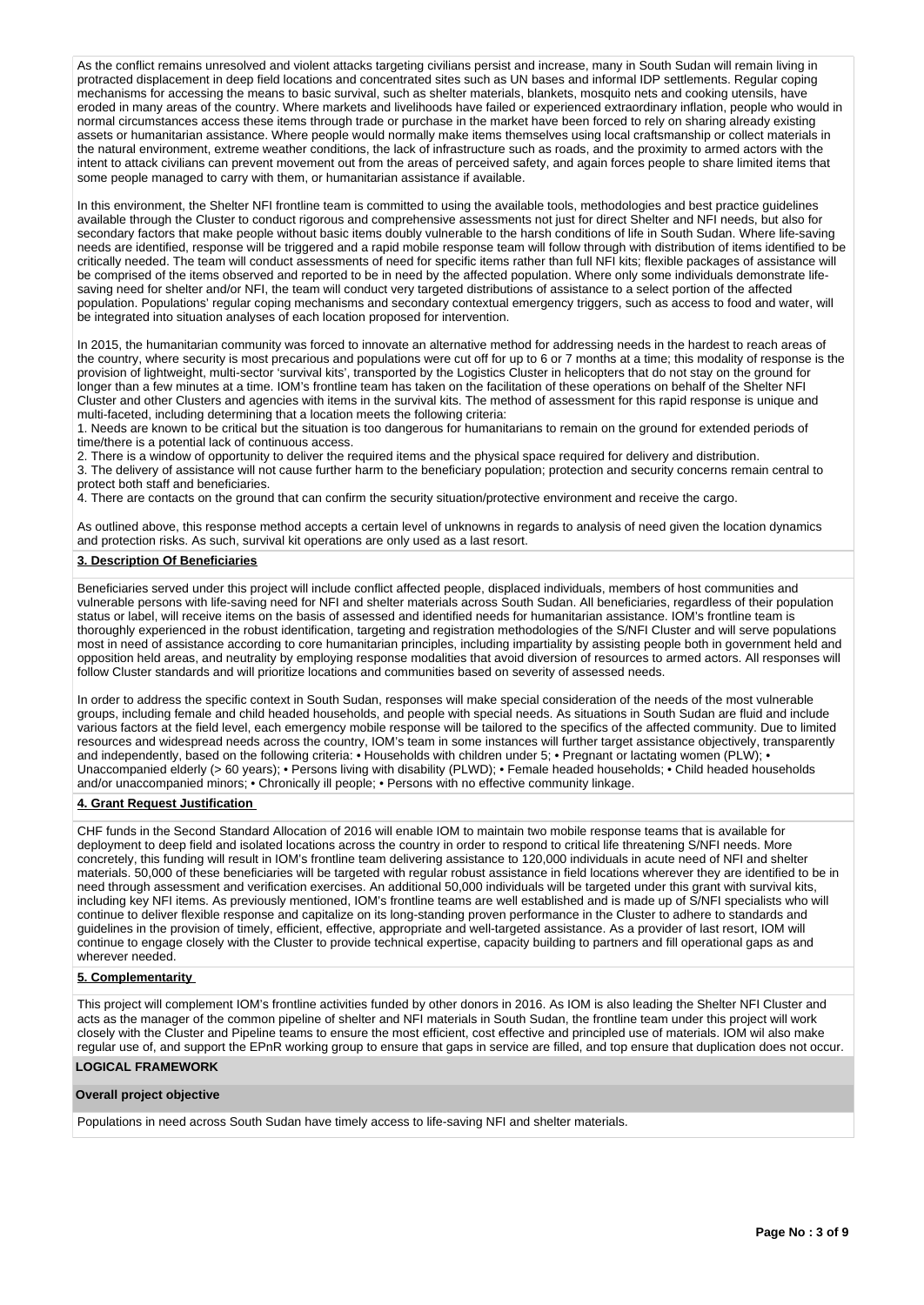|                                                                                                                                                                                                                                                                                                                                                                                                                                                                                                                                                                                                                                                                                                                                                                                                                          | <b>NON FOOD ITEMS AND EMERGENCY SHELTER</b>                                                                                                |                                                                                                                                               |            |                                 |                   |            |                     |  |  |  |
|--------------------------------------------------------------------------------------------------------------------------------------------------------------------------------------------------------------------------------------------------------------------------------------------------------------------------------------------------------------------------------------------------------------------------------------------------------------------------------------------------------------------------------------------------------------------------------------------------------------------------------------------------------------------------------------------------------------------------------------------------------------------------------------------------------------------------|--------------------------------------------------------------------------------------------------------------------------------------------|-----------------------------------------------------------------------------------------------------------------------------------------------|------------|---------------------------------|-------------------|------------|---------------------|--|--|--|
|                                                                                                                                                                                                                                                                                                                                                                                                                                                                                                                                                                                                                                                                                                                                                                                                                          | <b>Cluster objectives</b>                                                                                                                  | <b>Strategic Response Plan (SRP) objectives</b>                                                                                               |            | <b>Percentage of activities</b> |                   |            |                     |  |  |  |
| assistance                                                                                                                                                                                                                                                                                                                                                                                                                                                                                                                                                                                                                                                                                                                                                                                                               | CO1: Populations most in need have access<br>to life-saving non-food items through the<br>coordinated delivery of needs-based              | HRP 2016 SO1: Save lives and alleviate<br>suffering through safe access to services and<br>resources with dignity                             |            |                                 |                   |            | 40                  |  |  |  |
| assistance                                                                                                                                                                                                                                                                                                                                                                                                                                                                                                                                                                                                                                                                                                                                                                                                               | CO1: Populations most in need have access<br>to life-saving non-food items through the<br>coordinated delivery of needs-based              | HRP 2016 SO2: Ensure communities are<br>protected, capable and prepared to cope with<br>significant threats                                   |            |                                 |                   |            | 40                  |  |  |  |
| and needs-based assistance                                                                                                                                                                                                                                                                                                                                                                                                                                                                                                                                                                                                                                                                                                                                                                                               | CO2: Populations most in need have access<br>to locally appropriate and dignified shelter<br>solutions through the delivery of coordinated | HRP 2016 SO1: Save lives and alleviate<br>suffering through safe access to services and<br>resources with dignity                             |            |                                 |                   |            | 10                  |  |  |  |
| and needs-based assistance                                                                                                                                                                                                                                                                                                                                                                                                                                                                                                                                                                                                                                                                                                                                                                                               | CO2: Populations most in need have access<br>to locally appropriate and dignified shelter<br>solutions through the delivery of coordinated | HRP 2016 SO2: Ensure communities are<br>protected, capable and prepared to cope with<br>significant threats                                   |            |                                 |                   |            | 10                  |  |  |  |
| Contribution to Cluster/Sector Objectives: Specifically, this project directly contributes to the Cluster's 2016 Objectives 1 and 2:<br>1. Populations most in need have access to life-saving non-food items through the coordinated delivery of needs-based assistance.<br>2. Populations most in need have access to locally appropriate and dignified shelter solutions through the delivery of coordinated and<br>needs-based assistance.<br>In order to ensure the most life-saving needs are addressed, the well-established IOM frontline team will continue to closely engage with the<br>Cluster and act as the provider of last resort, as well as build the capacity of new partners and those requiring support on response cycle<br>and best practices according to Cluster standards.<br><b>Outcome 1</b> |                                                                                                                                            |                                                                                                                                               |            |                                 |                   |            |                     |  |  |  |
|                                                                                                                                                                                                                                                                                                                                                                                                                                                                                                                                                                                                                                                                                                                                                                                                                          |                                                                                                                                            | Populations in need across South Sudan have access to life-saving NFI and shelter materials.                                                  |            |                                 |                   |            |                     |  |  |  |
| Output 1.1                                                                                                                                                                                                                                                                                                                                                                                                                                                                                                                                                                                                                                                                                                                                                                                                               |                                                                                                                                            |                                                                                                                                               |            |                                 |                   |            |                     |  |  |  |
| Description                                                                                                                                                                                                                                                                                                                                                                                                                                                                                                                                                                                                                                                                                                                                                                                                              |                                                                                                                                            |                                                                                                                                               |            |                                 |                   |            |                     |  |  |  |
|                                                                                                                                                                                                                                                                                                                                                                                                                                                                                                                                                                                                                                                                                                                                                                                                                          |                                                                                                                                            | individuals are provided with life-saving shelter and non-food items on the basis of assessed and verified need.                              |            |                                 |                   |            |                     |  |  |  |
| <b>Assumptions &amp; Risks</b>                                                                                                                                                                                                                                                                                                                                                                                                                                                                                                                                                                                                                                                                                                                                                                                           |                                                                                                                                            |                                                                                                                                               |            |                                 |                   |            |                     |  |  |  |
|                                                                                                                                                                                                                                                                                                                                                                                                                                                                                                                                                                                                                                                                                                                                                                                                                          |                                                                                                                                            |                                                                                                                                               |            |                                 |                   |            |                     |  |  |  |
| <b>Activities</b><br><b>Activity 1.1.1</b>                                                                                                                                                                                                                                                                                                                                                                                                                                                                                                                                                                                                                                                                                                                                                                               |                                                                                                                                            | Identify populations in need by conducting needs assessments and verifications of need.                                                       |            |                                 |                   |            |                     |  |  |  |
| Activity 1.1.2                                                                                                                                                                                                                                                                                                                                                                                                                                                                                                                                                                                                                                                                                                                                                                                                           |                                                                                                                                            |                                                                                                                                               |            |                                 |                   |            |                     |  |  |  |
|                                                                                                                                                                                                                                                                                                                                                                                                                                                                                                                                                                                                                                                                                                                                                                                                                          | Conduct registrations for and distributions of NFI and/or shelter materials.                                                               |                                                                                                                                               |            |                                 |                   |            |                     |  |  |  |
| Activity 1.1.3                                                                                                                                                                                                                                                                                                                                                                                                                                                                                                                                                                                                                                                                                                                                                                                                           |                                                                                                                                            |                                                                                                                                               |            |                                 |                   |            |                     |  |  |  |
|                                                                                                                                                                                                                                                                                                                                                                                                                                                                                                                                                                                                                                                                                                                                                                                                                          |                                                                                                                                            | Coordinate the identification, assembling and delivery of survival kits in hard to reach locations where populations are known to be in need. |            |                                 |                   |            |                     |  |  |  |
| Activity 1.1.4                                                                                                                                                                                                                                                                                                                                                                                                                                                                                                                                                                                                                                                                                                                                                                                                           |                                                                                                                                            |                                                                                                                                               |            |                                 |                   |            |                     |  |  |  |
|                                                                                                                                                                                                                                                                                                                                                                                                                                                                                                                                                                                                                                                                                                                                                                                                                          |                                                                                                                                            | Conduct rapid monitoring and post-distribution monitoring exercises on completed interventions.                                               |            |                                 |                   |            |                     |  |  |  |
| Activity 1.1.5                                                                                                                                                                                                                                                                                                                                                                                                                                                                                                                                                                                                                                                                                                                                                                                                           |                                                                                                                                            |                                                                                                                                               |            |                                 |                   |            |                     |  |  |  |
|                                                                                                                                                                                                                                                                                                                                                                                                                                                                                                                                                                                                                                                                                                                                                                                                                          |                                                                                                                                            | Regularly report to IOM, the CHF, the Shelter NFI Cluster and other stakeholders as required.                                                 |            |                                 |                   |            |                     |  |  |  |
| Activity 1.1.6                                                                                                                                                                                                                                                                                                                                                                                                                                                                                                                                                                                                                                                                                                                                                                                                           |                                                                                                                                            |                                                                                                                                               |            |                                 |                   |            |                     |  |  |  |
| <b>Indicators</b>                                                                                                                                                                                                                                                                                                                                                                                                                                                                                                                                                                                                                                                                                                                                                                                                        | Coordinate activities directly with the EPnR working group                                                                                 |                                                                                                                                               |            |                                 |                   |            |                     |  |  |  |
|                                                                                                                                                                                                                                                                                                                                                                                                                                                                                                                                                                                                                                                                                                                                                                                                                          |                                                                                                                                            |                                                                                                                                               |            | End cycle beneficiaries         |                   |            | <b>End</b><br>cycle |  |  |  |
| Code                                                                                                                                                                                                                                                                                                                                                                                                                                                                                                                                                                                                                                                                                                                                                                                                                     | <b>Cluster</b>                                                                                                                             | <b>Indicator</b>                                                                                                                              | <b>Men</b> | Women                           | <b>Boys</b> Girls |            | <b>Target</b>       |  |  |  |
| Indicator 1.1.1                                                                                                                                                                                                                                                                                                                                                                                                                                                                                                                                                                                                                                                                                                                                                                                                          | NON FOOD ITEMS AND                                                                                                                         | Frontline # of assessments conducted                                                                                                          |            |                                 |                   |            | 24                  |  |  |  |
|                                                                                                                                                                                                                                                                                                                                                                                                                                                                                                                                                                                                                                                                                                                                                                                                                          | <b>EMERGENCY SHELTER</b>                                                                                                                   |                                                                                                                                               |            |                                 |                   |            |                     |  |  |  |
|                                                                                                                                                                                                                                                                                                                                                                                                                                                                                                                                                                                                                                                                                                                                                                                                                          | <b>Means of Verification:</b> assessment and verification reports.                                                                         |                                                                                                                                               |            |                                 |                   |            |                     |  |  |  |
| Indicator 1.1.2                                                                                                                                                                                                                                                                                                                                                                                                                                                                                                                                                                                                                                                                                                                                                                                                          | NON FOOD ITEMS AND<br><b>EMERGENCY SHELTER</b>                                                                                             | Frontline # of distributions conducted                                                                                                        |            |                                 |                   |            | 18                  |  |  |  |
|                                                                                                                                                                                                                                                                                                                                                                                                                                                                                                                                                                                                                                                                                                                                                                                                                          |                                                                                                                                            | <b>Means of Verification</b> : distribution reports; registration lists; approved pipeline requests; distribution database.                   |            |                                 |                   |            |                     |  |  |  |
| Indicator 1.1.3                                                                                                                                                                                                                                                                                                                                                                                                                                                                                                                                                                                                                                                                                                                                                                                                          | NON FOOD ITEMS AND<br><b>EMERGENCY SHELTER</b>                                                                                             | Frontline Average response time between<br>assessment and distribution of NFI and/or<br>emergency shelter                                     |            |                                 |                   |            | 20                  |  |  |  |
|                                                                                                                                                                                                                                                                                                                                                                                                                                                                                                                                                                                                                                                                                                                                                                                                                          |                                                                                                                                            | Means of Verification: Average response time between assessment and distribution of NFI and/or emergency shelter                              |            |                                 |                   |            |                     |  |  |  |
| Indicator 1.1.4                                                                                                                                                                                                                                                                                                                                                                                                                                                                                                                                                                                                                                                                                                                                                                                                          | NON FOOD ITEMS AND<br><b>EMERGENCY SHELTER</b>                                                                                             | Frontline # of people served with NFI                                                                                                         | 14,40<br>0 | 21,120                          | 28,8<br>00        | 31,6<br>80 | 96,000              |  |  |  |
|                                                                                                                                                                                                                                                                                                                                                                                                                                                                                                                                                                                                                                                                                                                                                                                                                          | Means of Verification: distribution reports; registration lists.                                                                           |                                                                                                                                               |            |                                 |                   |            |                     |  |  |  |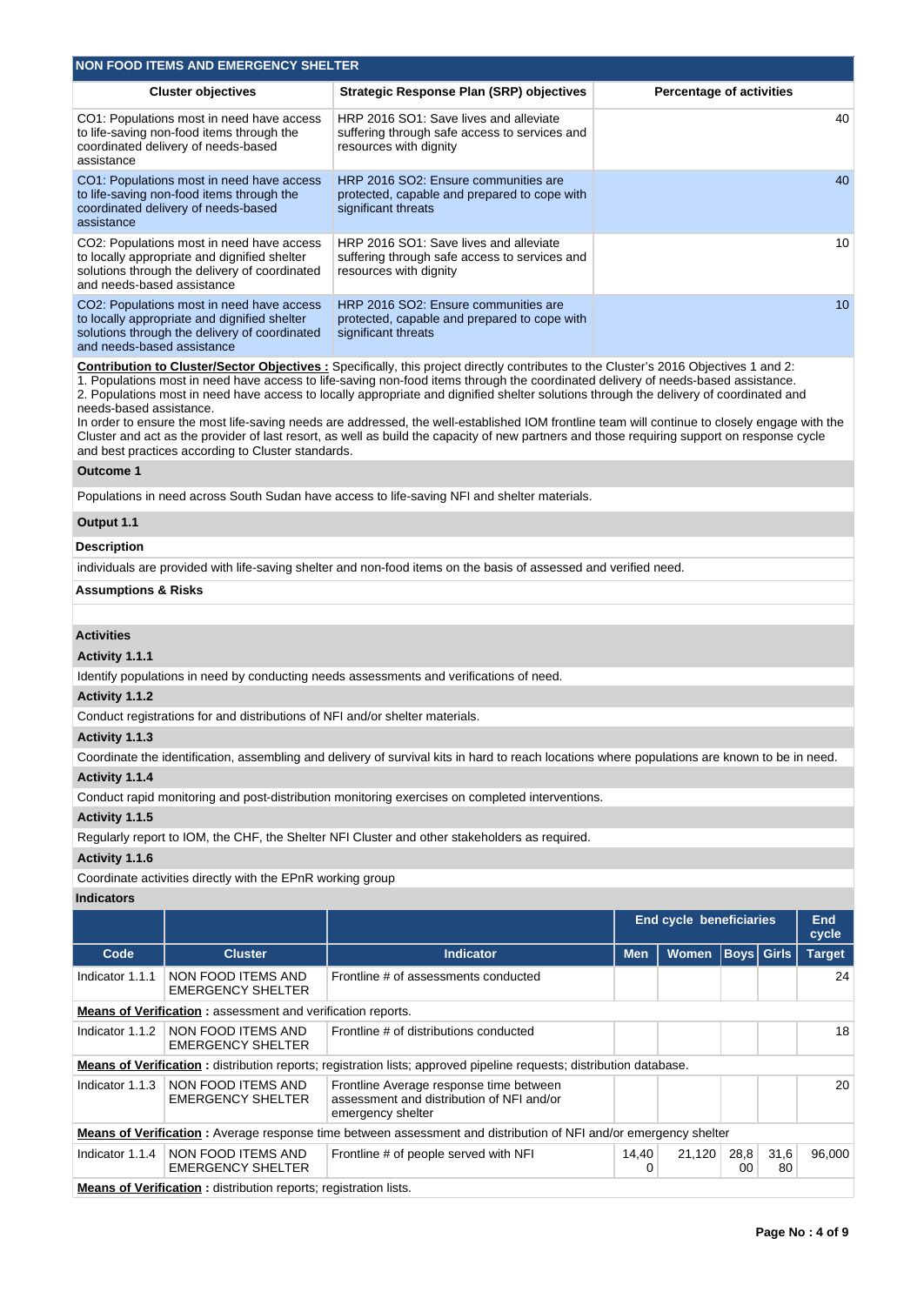| Indicator 1.1.5                                                                                                                                    | NON FOOD ITEMS AND<br><b>EMERGENCY SHELTER</b>                     | Frontline # of survival kits dispatched                                                  |       |       |      |           | 10.000 |  |  |
|----------------------------------------------------------------------------------------------------------------------------------------------------|--------------------------------------------------------------------|------------------------------------------------------------------------------------------|-------|-------|------|-----------|--------|--|--|
| <b>Means of Verification:</b> distribution reports; survival kits tracking matrix.                                                                 |                                                                    |                                                                                          |       |       |      |           |        |  |  |
| Indicator 1.1.6                                                                                                                                    | I NON FOOD ITEMS AND<br><b>EMERGENCY SHELTER</b>                   | Frontline # of people served with Shelter                                                | 3,600 | 5.280 | 7,20 | 7,92<br>0 | 24,000 |  |  |
|                                                                                                                                                    | <b>Means of Verification:</b> assessment and distribution reports. |                                                                                          |       |       |      |           |        |  |  |
| Indicator 1.1.7                                                                                                                                    | NON FOOD ITEMS AND<br><b>EMERGENCY SHELTER</b>                     | # of rapid monitoring/PDM missions conducted                                             |       |       |      |           | 6      |  |  |
|                                                                                                                                                    |                                                                    | <b>Means of Verification:</b> rapid monitoring and post-distribution monitoring reports. |       |       |      |           |        |  |  |
| 5<br>I NON FOOD ITEMS AND<br>Frontline # of NFI-ES dedicated staff for frontline<br>4<br>Indicator $1.1.8$<br><b>EMERGENCY SHELTER</b><br>response |                                                                    |                                                                                          |       |       |      | 9         |        |  |  |
| <b>Means of Verification: payrolls.</b>                                                                                                            |                                                                    |                                                                                          |       |       |      |           |        |  |  |
|                                                                                                                                                    | <b>Additional Targets:</b>                                         |                                                                                          |       |       |      |           |        |  |  |

# **M & R**

# **Monitoring & Reporting plan**

Project operations will be monitored under the overall management of IOM Head Office in Juba. The Mission office in Juba will provide overall financial management and oversight of activities. Regular internal reporting will be provided by all field officers, for supervisory review. IOM will produce regular statistical reporting on NFI/ES operations. During the project implementation period, the stock and distribution database which has been established to monitor all response activities will continue to track progress and status of planned and actual response. Internal reporting, monitoring and evaluation will take note of all constraints or impediments to activities in order to undertake a regular evaluation of project goals and implementing strategies. Project updates will be distributed to IOM Geneva, donors and any other concerned stakeholders. A final narrative and financial report will be produced at the end of the project, covering project activities and outcomes.

The frontline team will conduct robust rapid monitoring and post-distribution monitoring evaluations in a sample of field locations where interventions were conducted. The team has a well-established expertise in rolling out these regular M&E missions and will continue to provide stakeholders and the Cluster with important lessons learned from response in field locations, including beneficiary feedback, for overall improvement in future operations and appropriate and effective service provision. All findings and reports on operations and monitoring missions are circulated to the NFI Cluster, relevant partners on the ground and in Juba, allowing greater accountability within the humanitarian community.

## **Workplan**

| Activitydescription                                                                                                                                              | Year |          |                         |  | 5 |  | 8 | 9            |              |                          |              |
|------------------------------------------------------------------------------------------------------------------------------------------------------------------|------|----------|-------------------------|--|---|--|---|--------------|--------------|--------------------------|--------------|
| Activity 1.1.1: Identify populations in need by conducting needs assessments and<br>verifications of need.                                                       |      |          |                         |  |   |  |   | X.           | $\mathsf{X}$ | $X$ $X$                  |              |
|                                                                                                                                                                  | 2017 | $\times$ | X                       |  |   |  |   |              |              |                          |              |
| Activity 1.1.2: Conduct registrations for and distributions of NFI and/or shelter<br>materials.                                                                  |      |          |                         |  |   |  |   | X            | ΙX.          | ΙX.                      | $\mathsf{X}$ |
|                                                                                                                                                                  |      | X.       | ΙX.                     |  |   |  |   |              |              |                          |              |
| Activity 1.1.3: Coordinate the identification, assembling and delivery of survival kits<br>in hard to reach locations where populations are known to be in need. |      |          |                         |  |   |  |   | X            | <b>X</b>     | $\mathsf{I}\mathsf{X}^-$ | $\mathsf{X}$ |
|                                                                                                                                                                  |      | $\times$ | $\mathsf{X}$            |  |   |  |   |              |              |                          |              |
| Activity 1.1.4: Conduct rapid monitoring and post-distribution monitoring exercises<br>on completed interventions.                                               | 2016 |          |                         |  |   |  |   | $\mathsf{x}$ | <b>X</b>     | Ιx.                      | ΙX.          |
|                                                                                                                                                                  | 2017 | $\times$ | $\overline{\mathsf{x}}$ |  |   |  |   |              |              |                          |              |
| Activity 1.1.5: Regularly report to IOM, the CHF, the Shelter NFI Cluster and other<br>stakeholders as required.                                                 | 2016 |          |                         |  |   |  |   | $\times$     | $\mathsf{x}$ | ΙX.                      | $\mathsf{X}$ |
|                                                                                                                                                                  |      | $\times$ | ΙX.                     |  |   |  |   |              |              |                          |              |
| Activity 1.1.6: Coordinate activities directly with the EPnR working group                                                                                       |      |          |                         |  |   |  |   | X            | $\mathsf{X}$ | ΙX.                      | ΙX           |
|                                                                                                                                                                  | 2017 | X.       | $\mathsf{\chi}$         |  |   |  |   |              |              |                          |              |

# **OTHER INFO**

# **Accountability to Affected Populations**

IOM's frontline teams are committed to working together with affected populations in every stage of the response cycle process, from initial needs assessment and verification, to monitoring and evaluation exercises on completed interventions. Using the well-established Shelter NFI Cluster tools and methodologies for response and monitoring, the team will integrated feedback from beneficiaries, local authorities and national stakeholders into unfolding and future responses. Communities will be consulted on the process and contents of interventions conducted; local support, including males and females, will be recruited in field locations for all response activities on a temporary basis. Responses will be modified in each context to ensure local appropriateness and effectiveness of the process and items delivered themselves. Results from monitoring and evaluation missions will be considered in future response, such as providing buckets instead of jerry cans, providing solar lamps if protection concerns have arisen, providing a different type/size/colour of plastic sheet based on the movements and concerns of the targeted community, providing kanga material to women for gender specific uses, and so on.

#### **Implementation Plan**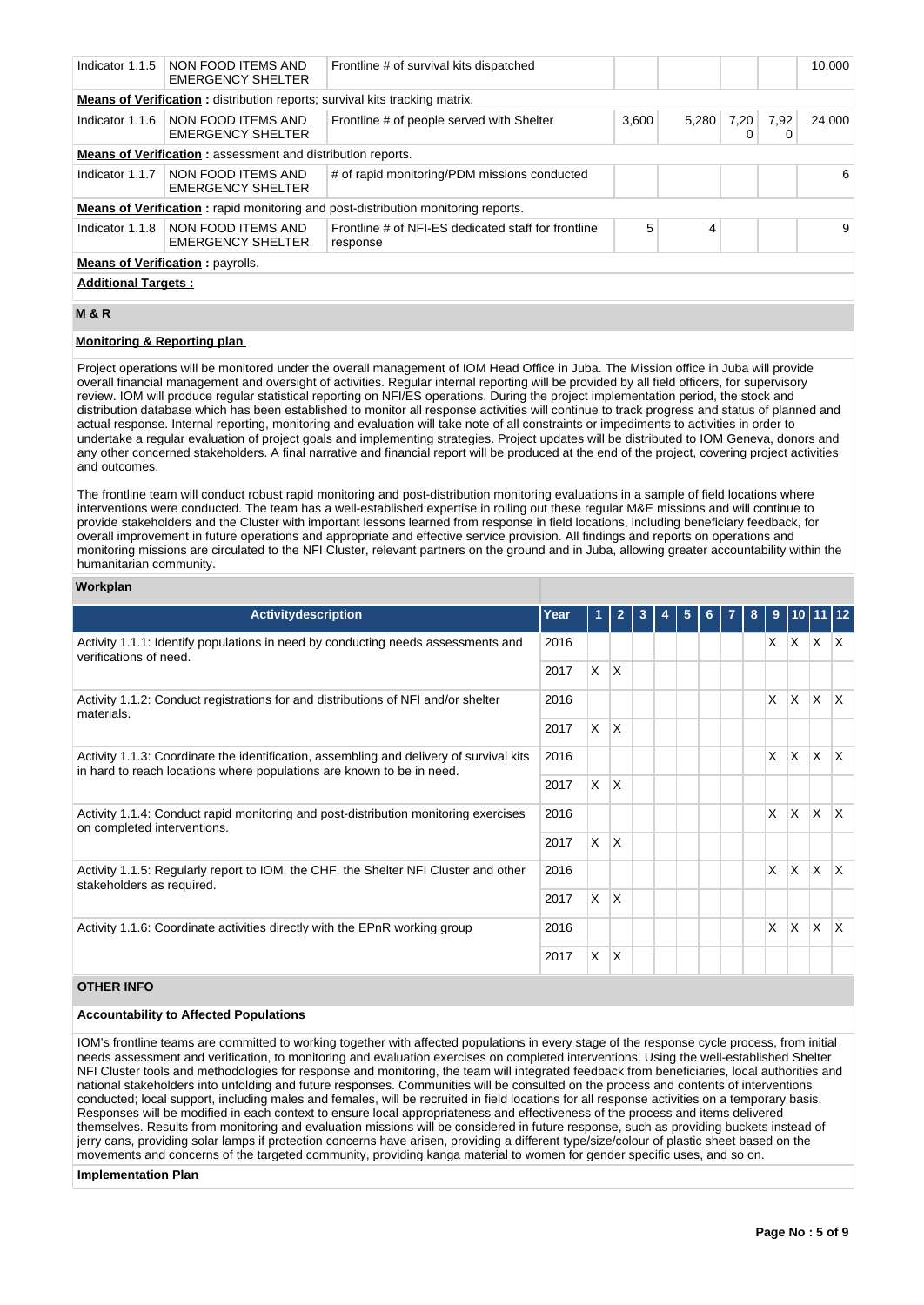All components of this project will be carried out by IOM staff through IOM procedures.

Successful implementation in terms of management, coordination, and finance will be overseen by an experienced project manager. Project finances will be coordinated by the project manager and overseen by IOM's resource management unit. Financial oversight will be monitored at regional level also to ensure that accountability and effective use of resources is maintained. Project coordination will be overseen by the project manager, in partnership with IOM South Sudan's Programme Support Unit. The programme support unit assists with project administration, technical oversight, and project M+E. Reporting lines and distribution of labor will be overseen by the resource management unit, and the project manager will be charged with direct supervision.

IOM's frontline team will work closely with the Shelter NFI Cluster and the EPnR working group, to seek approval and guidance on field operations in line with Cluster requirements and procedures. IOM's frontline teams will regularly update the Cluster, including Partners, with reports, information sharing, implementation plans and so on.

#### **Coordination with other Organizations in project area**

| Name of the organization                            | Areas/activities of collaboration and rationale |
|-----------------------------------------------------|-------------------------------------------------|
| Shelter NFI Cluster                                 | <b>Project Coordination and Strategy</b>        |
| <b>EPnR Working Group</b>                           | <b>Project Coordination and Strategy</b>        |
| <b>Environment Marker Of The Project</b>            |                                                 |
| A: Neutral Impact on environment with No mitigation |                                                 |

#### **Gender Marker Of The Project**

2a-The project is designed to contribute significantly to gender equality

#### **Justify Chosen Gender Marker Code**

The proposed intervention will pay close attention to gender dimensions and particular needs of marginalized groups throughout the response cycle. IOM will always put forth a special effort to engage with women and women's groups to ensure that the needs and concerns of women in particular are being taken into consideration when planning and monitoring responses. IOM's frontline team will follow Shelter NFI established guidelines and criteria for the provision of assistance, including engaging women and other groups made vulnerable by their gender, such as young men and boys, in focus group discussions and in information gathering to ensure that their particular needs are voiced and addressed. Protection concerns and other needs of the most vulnerable will be taken into consideration while determining the operational modalities of each response, and the specific items provided. Specific consideration of women's needs for gender specific items will be made during assessments and verifications, such as kangas, which can be used as clothes, baby swaddling, or for menstrual hygiene; buckets that can be carried easily on one's head; solar lamps that can provide protection and security at night; and so on. Lastly, through the post distribution monitoring exercises IOM will continue to review the materials and operational modalities to ensure that services needed by women are delivered in an effective and appropriate manner.

# **Protection Mainstreaming**

IOM will continue to ensure that protection is mainstreamed into all of its activities as noted in the previous sections. Further, IOM will continue linking with protection actors both at national and field levels in 2016 as it has done successfully in 2015. Staff will work with protection actors to closely monitor the identification of protection cases in order to adequately serve them with NFI and shelter materials as a priority, such as unaccompanied minors, pregnant women, and the elderly. Through protection referral systems IOM together with the Shelter NFI Cluster will remain abreast of developments in field locations and where special needs may exist, and will provide assistance on an ad hoc basis as necessary. IOM will ensure that ahead of any provision of assistance, protection concerns in the project location have been adequately understood and addressed, ensuring that the interventions do no harm to the beneficiaries or the communities in which they reside. Finally, IOM will continue to work with the Protection Cluster to identify ways in which the Shelter NFI team can better serve protection needs.

#### **Country Specific Information**

#### **Safety and Security**

During this project and as per usual practice, IOM will coordinate with the Shelter NFI Cluster to ensure that Security Risk Assessments are conducted and a security analysis is done prior to deploying to field locations, and will take in to account the unique risks faced by national staff of certain tribal groups when traveling to various field locations. As mentioned above, risks during transport of stock and field staff will be mitigated through effective coordination with other humanitarian actors to travel in convoys where necessary, and with forced protection escort as a last resort.

## **Access**

Access issues are likely to continue to be a challenge for IOM and other humanitarian agencies in 2016, in regards to transport of stock and personnel, infrastructure, and in regards to restrictions on humanitarian movement and presence in strategic field locations. In the case of stock delivery to field locations for distribution, IOM will continue to work closely with the S-NFI Cluster and the Logistics for timely prepositioning and planning for movement of stock to locations. IOM will continue to advocate alongside other organizations and Clusters for humanitarian access and safety in delivering aid to communities in need. By continuing to operate on a needs-basis, IOM intends to demonstrate the impartial, neutral manner in which it delivers assistance, thus limiting the opportunities for parties to the conflict to deny access to the team providing life-saving materials.

#### **BUDGET**

| Code | <b>Budget Line Description</b>                  |   | D / S Quantity Unit | lcost         | Duration  %<br>Recurran charged<br>ce. | <b>Ito CHF</b> | Total Cost |
|------|-------------------------------------------------|---|---------------------|---------------|----------------------------------------|----------------|------------|
|      | <b>Staff and Other Personnel Costs</b>          |   |                     |               |                                        |                |            |
| 1.1  | S/NFI Program Coordinator                       | D |                     | 16,00<br>0.00 | 6                                      | 15.00          | 14.400.00  |
|      | International staff, P3, Juba based with travel |   |                     |               |                                        |                |            |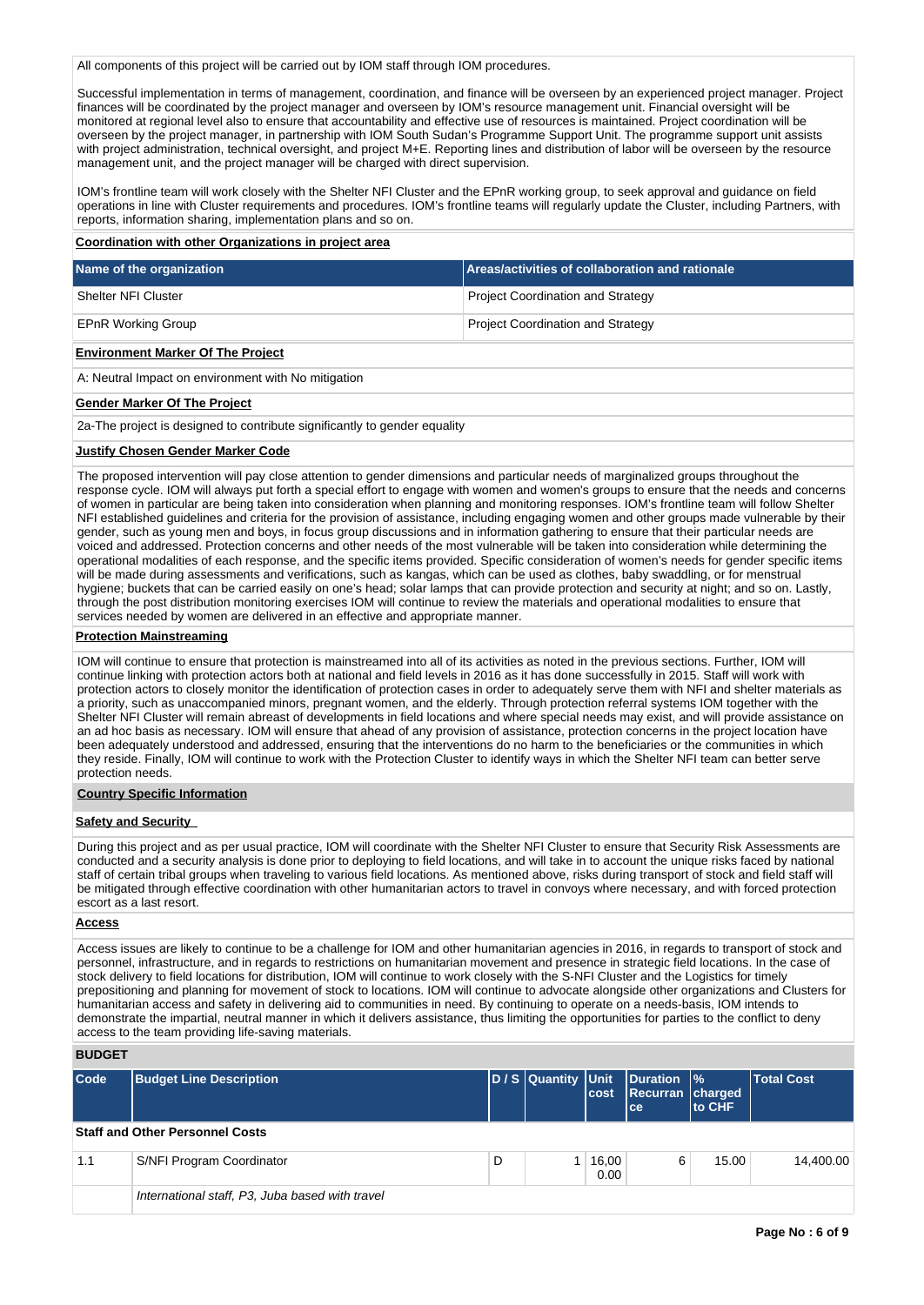| 1.2           | S/NFI Reporting/M&E Officer                                                                                                                                                                                                      | D | 1              | 12,00<br>0.00         | 6 | 15.00  | 10,800.00  |
|---------------|----------------------------------------------------------------------------------------------------------------------------------------------------------------------------------------------------------------------------------|---|----------------|-----------------------|---|--------|------------|
|               | International staff, UG, Juba based with travel                                                                                                                                                                                  |   |                |                       |   |        |            |
| 1.3           | S/NFI Operations Officers (4 frontline)                                                                                                                                                                                          | D |                | 4 12,00<br>0.00       | 6 | 40.00  | 115,200.00 |
|               | International staff, UG, Juba based with travel                                                                                                                                                                                  |   |                |                       |   |        |            |
| 1.4           | S/NFI Field Assistants (6 frontline)                                                                                                                                                                                             | D |                | $6 \mid 2,300$<br>.00 | 6 | 50.00  | 41,400.00  |
|               | National staff, G5                                                                                                                                                                                                               |   |                |                       |   |        |            |
| 1.5           | International Support Staff (Finance, Admin, HR, PSU,<br>Logistics and Procurement, IT, Security)                                                                                                                                | S | 3 <sup>1</sup> | 16,00<br>0.00         | 6 | 5.00   | 14,400.00  |
|               | Support staff that assist with various aspects of the project. This project will only charge 5% of the overall collective cost of these<br>support staff.                                                                        |   |                |                       |   |        |            |
| 1.6           | National support staff (Finance, Admin, HR, PSU, Logistics<br>and Procurement, IT, Security, Drivers)                                                                                                                            | S |                | $9 \mid 2,300$<br>.00 | 6 | 5.00   | 6,210.00   |
|               | Support staff that assist with various aspects of the project. This project will only charge 5% of the overall collective cost of these<br>support staff.                                                                        |   |                |                       |   |        |            |
| 1.7           | <b>National Driver</b>                                                                                                                                                                                                           | D |                | $1 \mid 1,500$<br>.00 | 6 | 100.00 | 9,000.00   |
|               |                                                                                                                                                                                                                                  |   |                |                       |   |        |            |
|               | <b>Section Total</b>                                                                                                                                                                                                             |   |                |                       |   |        | 211,410.00 |
|               | <b>Contractual Services</b>                                                                                                                                                                                                      |   |                |                       |   |        |            |
| 4.1           | Casual labour (local support in field exercises;<br>loading/offloading) labor days                                                                                                                                               | D | 840            | 6.00                  | 6 | 100.00 | 30,240.00  |
|               |                                                                                                                                                                                                                                  |   |                |                       |   |        |            |
|               | <b>Section Total</b>                                                                                                                                                                                                             |   |                |                       |   |        | 30,240.00  |
| <b>Travel</b> |                                                                                                                                                                                                                                  |   |                |                       |   |        |            |
| 5.1           | <b>DSA</b>                                                                                                                                                                                                                       | D |                | 20 91.00              | 6 | 100.00 | 10,920.00  |
|               | 20 days of DSA each project month                                                                                                                                                                                                |   |                |                       |   |        |            |
| 5.2           | Travel                                                                                                                                                                                                                           | D | 4              | 550.0<br>0            | 6 | 100.00 | 13,200.00  |
|               | 4 return flights each project month                                                                                                                                                                                              |   |                |                       |   |        |            |
|               | <b>Section Total</b>                                                                                                                                                                                                             |   |                |                       |   |        | 24,120.00  |
|               | <b>General Operating and Other Direct Costs</b>                                                                                                                                                                                  |   |                |                       |   |        |            |
| 7.1           | Office Rent, Maintenance, Utilities and Other Common Costs                                                                                                                                                                       | S | 1              | 125,0<br>00.00        | 6 | 1.00   | 7,500.00   |
|               | Shared costs are directly linked to the project implementation, based on well-justified, reasonable and fair allocation system.<br>Rent, cleaning, water, electricity. Project only charged 1.0% of entire costs for the mission |   |                |                       |   |        |            |
| 7.2           | <b>Communication Costs</b>                                                                                                                                                                                                       | S | 1 <sup>1</sup> | 80,00<br>0.00         | 6 | 1.00   | 4,800.00   |
|               | Costs include internet, courier and telephone expenses, project charged 1.0% of entire mission's yearly costs                                                                                                                    |   |                |                       |   |        |            |
| 7.3           | <b>Vehicle Running Costs</b>                                                                                                                                                                                                     | S | 1 <sup>1</sup> | 110,0<br>00.00        | 6 | 1.00   | 6,600.00   |
|               | Costs include fuel, repair and maintenance and other vehicle related costs, project charged 1.2% of entire mission's yearly cost                                                                                                 |   |                |                       |   |        |            |
| 7.4           | Security & Shared Radio Room Costs                                                                                                                                                                                               | S | $\mathbf{1}$   | 145,0<br>00.00        | 6 | 1.00   | 8,700.00   |
|               | Security and common radio costs, project charged 1.2% of entire mission's yearly costs                                                                                                                                           |   |                |                       |   |        |            |
| 7.5           | <b>Capacity Building Trainings</b>                                                                                                                                                                                               | S |                | $2 \mid 1,647$<br>.71 | 1 | 100.00 | 3,295.42   |
|               | Other Office Costs                                                                                                                                                                                                               | S |                | 40,00                 | 6 | 1.00   | 2,400.00   |
| 7.6           |                                                                                                                                                                                                                                  |   | $\mathbf{1}$   | 0.00                  |   |        |            |